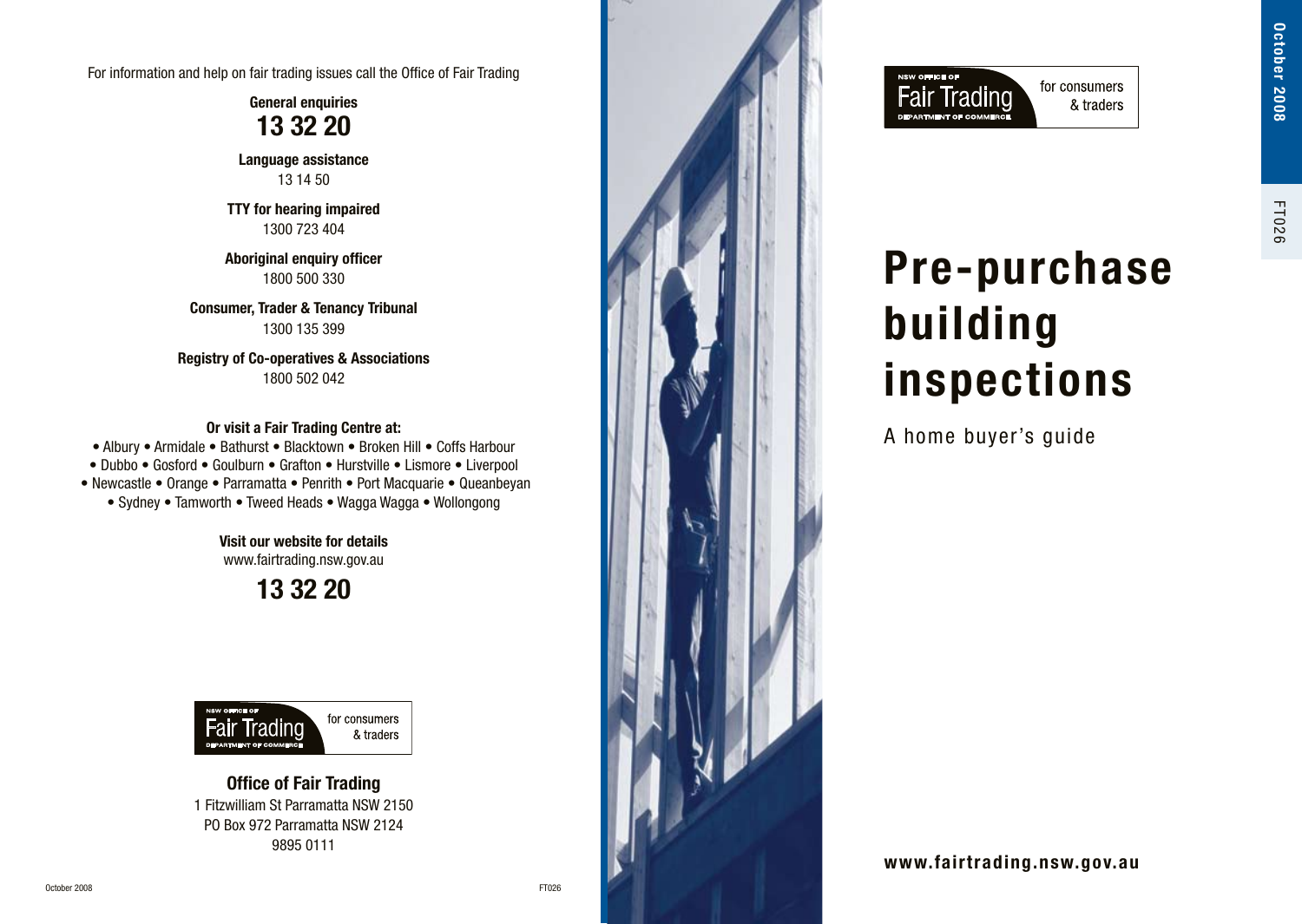#### ISBN 07347 6011 6

This publication can be viewed or printed from the Publications page of our website at www.fairtrading.nsw.gov.au

#### **Disclaimer**

This publication is a plain language guide to your rights and responsibilities. It must not be relied on as legal advice. For more information please refer to the appropriate legislation or seek independent legal advice.

#### **Copyright**

You may copy, distribute, display, download and otherwise freely deal with this information provided you attribute the Office of Fair Trading as the owner. However, you must obtain permission from the Office of Fair Trading if you wish to 1) modify, 2) charge others for access, 3) include in advertising or a product for sale, or 4) obtain profit, from the information.

*Important:* For full details, see the Office of Fair Trading's copyright policy at http://www.fairtrading.nsw.gov.au/copyright.html or email publications@oft.commerce.nsw.gov.au

© State of New South Wales through the Office of Fair Trading

Revised October 2008



### **Contents**

| Introduction                                                      | 2  |
|-------------------------------------------------------------------|----|
| What is a pre-purchase building inspection report?                | 3  |
| Why do I need one?                                                | 3  |
| Who can do a pre-purchase building inspection?                    | 4  |
| <b>Inspection Agreement</b>                                       | 4  |
| What is included in a pre-purchase building inspection<br>report? | 5  |
| What is not included in the report?                               | 8  |
| Can I use the report for other purposes?                          | 9  |
| Choosing a consultant                                             | 10 |
| Organising an inspection                                          | 11 |
| How much does it cost?                                            | 12 |
| What protection do I have if problems are not detected?           | 12 |
| Who should I contact if I am not satisfied with the report?       | 13 |
| Other types of reports                                            | 13 |
| Repairing or renovating                                           | 14 |
| Where to get more information                                     | 16 |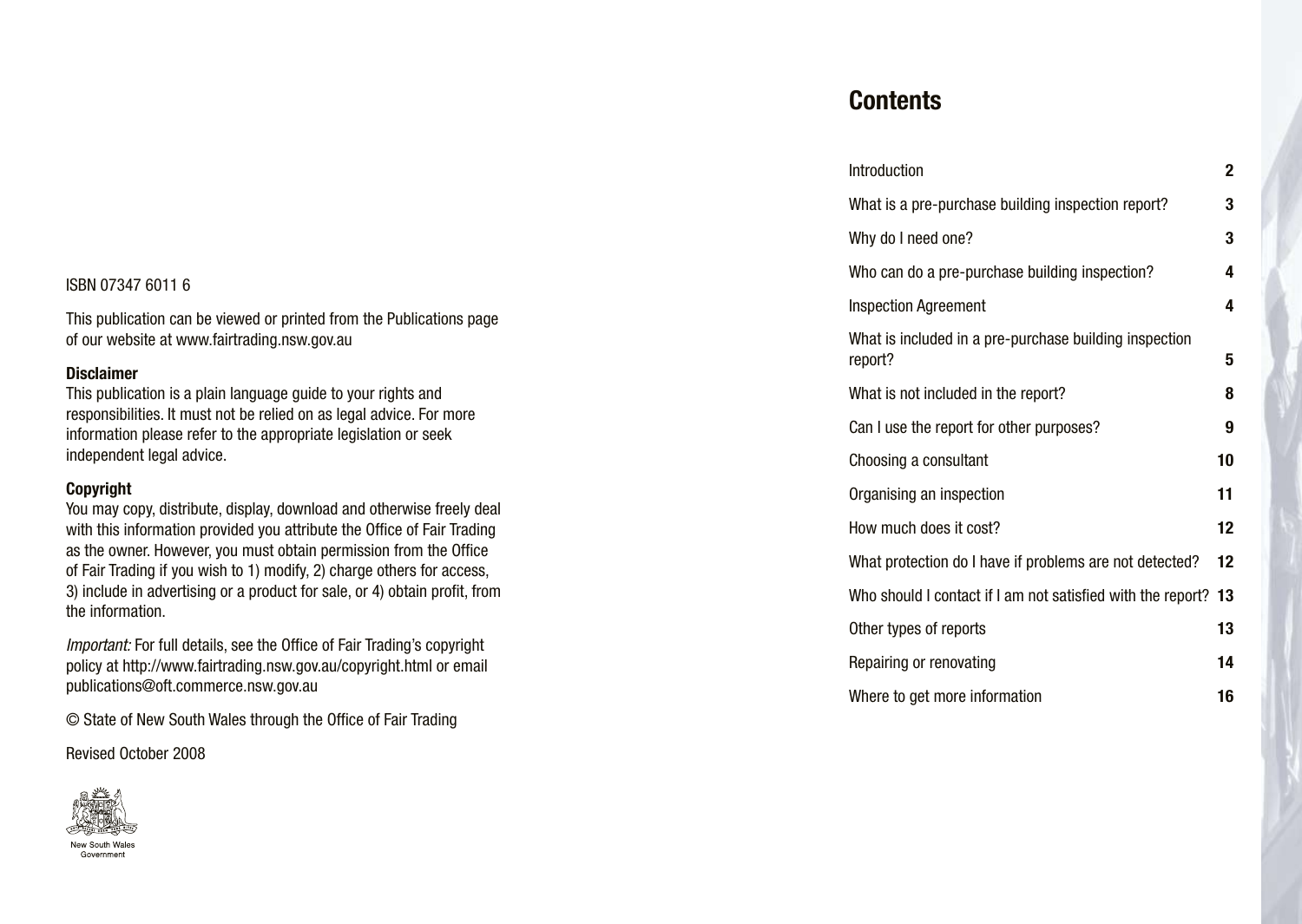### **Introduction**

Buying a home is probably the biggest financial decision you will ever make, so it's important to make an informed decision.

Knowing as much as you can about the condition of the property before you buy will help you avoid problems and extra costs later. The best way of doing this is to get a pre-purchase property inspection report.

This booklet explains what you need to know about pre-purchase building inspections.

# **What is a pre-purchase property inspection report?**

#### **Important**

It is also useful to get a separate pest inspection report done before you buy the property.

A pre-purchase building inspection report is a written account of the condition of a property. It should tell you about any significant building defects or problems such as rising damp, movement in the walls (cracking), safety hazards or a faulty roof to name a few. It is usually carried out before you exchange sale contracts so you can identify any problems with the property which, if left unchecked, could prove costly to repair.

 A building inspection report is different to a pest inspection report. While building inspection reports should identify any visual damage that may have been caused by termites, it usually won't include information on the existence of termites or other timber destroying pests.

# **Why do I need one?**

There are three good reasons why you should get a building inspection report done before you buy a property:

- 1. you will know in advance if there are any significant problems
- 2. you can use the information to help negotiate a lower price for the property because you may have to pay to repair some of the problems
- 3. you will get specialist advice about any significant problems and how they may affect the property over time.

Of course, the building inspection report will be one of many things you will need to consider before buying a property.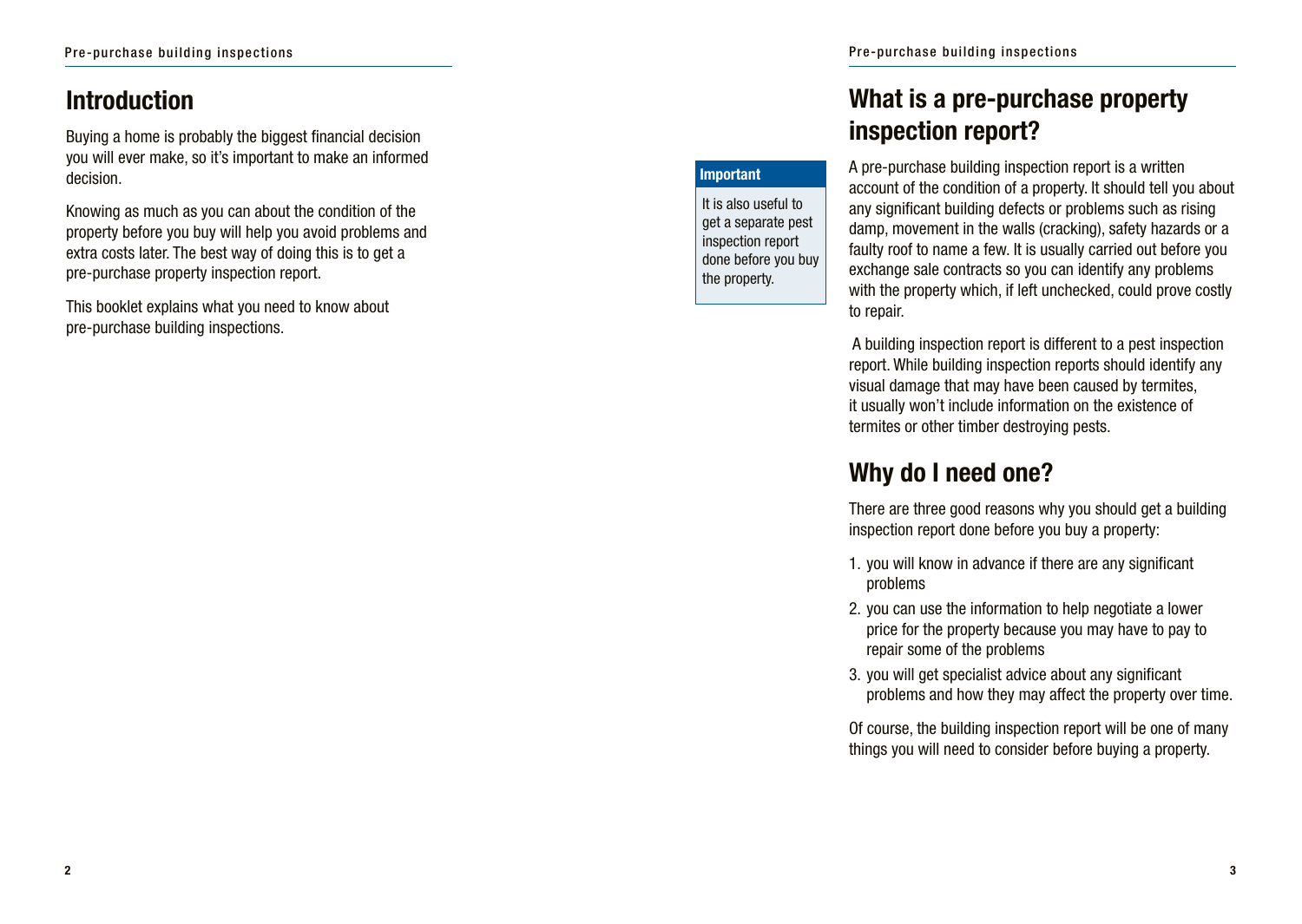# **Who can do a pre-purchase building inspection?**

Only building consultants licensed under the *Home Building Act 1989* can carry out pre-purchase inspections of residential properties in NSW. Other inspections such as pest inspections are carried out by people who do not need to be licensed.

### **Inspection Agreement**

To avoid conflict at a later date, it is strongly recommended that you enter into an Inspection Agreement with your licensed building consultant. The agreement should cover:

- the purpose of the inspection
- the scope of what is to be inspected
- the areas to be inspected and how they will be inspected (visually only) and any likely limitations such as legal right of entry, security systems, pets, furniture, etc.

The consultant should discuss the inspection agreement with you and also the common limitations that may be encountered on site, such as height or boundary access restrictions, thick vegetation, small roof access, etc. This is the time to let the consultant know if there are any special instructions, such as certain areas you want inspected.

Your inspection agreement with the consultant is like a contract, and should include the following information:

- the address of the property
- the name and contact details of the owner or real estate agent
- a brief description of the property including the number of rooms, construction type, age and size etc

**Important**

Make sure you specify in the Inspection Agreement any particular items or areas on the site that you want inspected.

• details about particular parts of the property you want inspected, or if you want the report to include specific details, for example an estimate of the renovation costs.

# **What is included in a pre-purchase building inspection report?**

**Important**

The report is not a guarantee that the building complies with current standards or building codes or that the building will not develop problems in the future.

The purpose of a pre-purchase inspection is to provide advice regarding the condition of a property at the time of the inspection. Significant items that are to be reported on are:

- Major defects this is a defect of significant scale where the problem needs to be fixed to avoid unsafe conditions, loss of use, or further deterioration of the property.
- Minor defects the inspector will generally give an overall impression of the extent of minor defects. If you wish to know all minor defects and blemishes this will have to be specified in the Inspection Agreement.
- Any major defect that that is an urgent and serious safety hazard.

Each report will vary, depending on the consultant or company providing the report. Some reports will be in a comprehensive checklist while others may be tailored to suit your specific property. The following are some factors that will influence the cost and content of the inspection report:

- size of the property
- whether or not photographs are included
- if you want the consultant to inspect certain parts of the property not normally inspected
- if you want a full description of minor defects.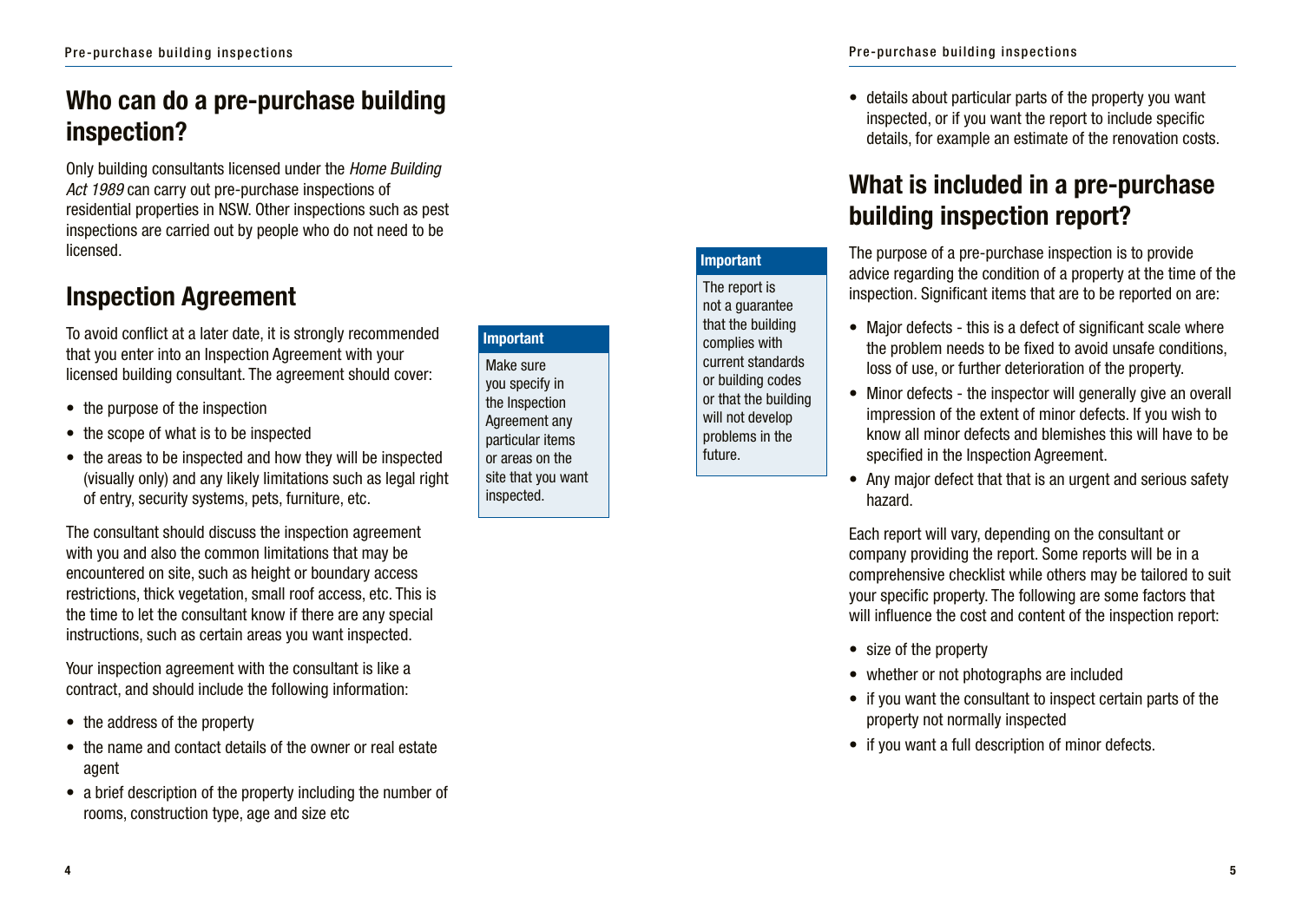The consultant will inspect all accessible parts of the property including:

- interior and exterior of the building
- roof space and roof exterior
- underfloor space (if applicable)
- property within 30 metres of the building including:
	- o garage, carport and garden shed
	- o separate laundry or toilet
	- o retaining walls over 700 mm high
	- o steps
	- o fencing
	- o surface water drainage
	- o stormwater run-off
	- o paths and driveways.

If you want any other part of the property inspected, this will need to be identified in the Inspection Agreement.

### **Strata schemes and company title**

With strata scheme and company title properties, the consultant will only inspect and assess the condition of the interior and immediate exterior of the unit you are thinking of buying. If you want additional common property areas inspected, you will need to specify this in the Inspection Agreement.

You should contact the Secretary of the Owners' Corporation or Company to ask about the history and cost of repairs to other units and the common property. This information is important as the cost of repairs and maintenance to common property can sometimes be substantial. Owners normally share the cost of these repairs.

The consultant does not review owners' corporation or company records. For more information on strata schemes, go to www.fairtrading.nsw.gov.au or call Fair Trading on 13 32 20.

### **Other important information**

The building inspection report should also include the following information:

- the name, address and licence number of the consultancy firm responsible for the inspection
- the name of the inspector carrying out the inspection
- your name
- the address and description of the property to be inspected
- the reason for the inspection
- the date of inspection
- the scope of the inspection
- the prevailing weather conditions at the time of the inspection
- a list of any area or item that wasn't inspected, the reasons why it wasn't inspected and if necessary, a recommendation for further investigation
- if necessary, a recommendation that a further inspection or assessment be carried out by a suitably accredited specialist, eg. pest inspector, electricity supply authority, water supply authority, structural engineer, geotechnical engineer, surveyor or solicitor
- a conclusion setting out the consultant's opinion regarding the incidence of any major or minor defects and overall condition of the property
- a brief summary and overview of the report, including its purpose, scope and conclusion.

#### **Important** A building inspection report should include enough

information to make you aware of the property's condition and identify any significant problems.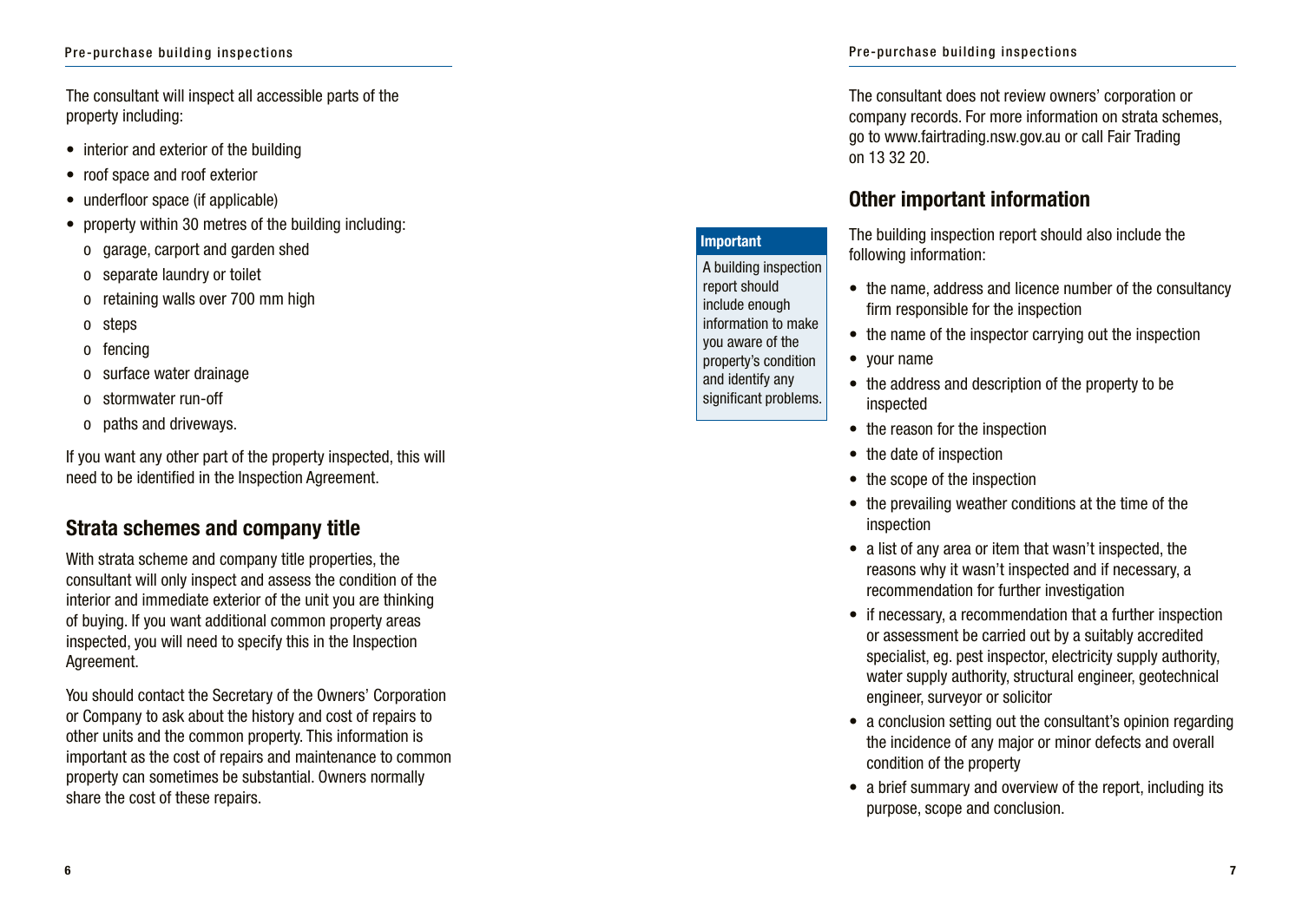# **What is not included in the report?**

A building inspection report will usually not include:

- parts of the property that weren't or couldn't be inspected
- matters outside the consultant's expertise
- an estimate of repair costs
- a full description of minor defects
- termite detection.

A building inspection report shouldn't be seen as an all-encompassing report dealing with every aspect of the property. Rather it should be seen as a reasonable attempt to identify any significant problems visible at the time of the inspection.

The consultant normally wouldn't check things such as:

- footings
- concealed damp-proofing
- electrical wiring and smoke detectors
- plumbing
- drainage (including site drainage)
- gasfitting
- air conditioning
- garage door locks and door mechanisms
- swimming pools and pool equipment
- watering systems
- fireplaces and chimneys
- alarm systems
- intercom systems
- carpet and linoleum
- appliances such as dishwashers, insinkerators, ovens, ducted vacuum systems, hot plates and range hoods

#### **Important**

While the report will give you valuable expert advice, it won't cover every detail about the property.

#### Pre-purchase building inspections

• paint coatings

**Important**

It may be difficult to detect leaks and other problems if services such as water haven't been used for some time. For example, if the shower hasn't been used recently, leaks or dampness may not be obvious.

- hazards eg. the presence of lead or asbestos
- every opening window
- television reception
- concealed framing, bracing, tie downs, etc.
- environmental matters (basix and the like).
- energy and lighting efficiency.

### **Factors affecting the report**

There are certain conditions you should be aware of that will affect the final report. These include:

- problems that are difficult to detect due to weather or other conditions such as rising damp and leaks
- the information you provide to the consultant
- the specific areas of the consultant's 'expertise' as specified in the report
- problems that have been deliberately covered up to make an area appear problem free.

# **Can I use the report for other purposes?**

A pre-purchase building inspection is carried out specifically for the information of home buyers. Its main purpose is to give you an expert's view of the condition of the property you're interested in buying.

It is not to be used as a certificate of compliance for any law, warranty or insurance policy against future problems. Nor is it intended to estimate the cost of fixing problems. If you want the consultant to estimate the costs of necessary work, you will need to specify this in the Inspection Agreement.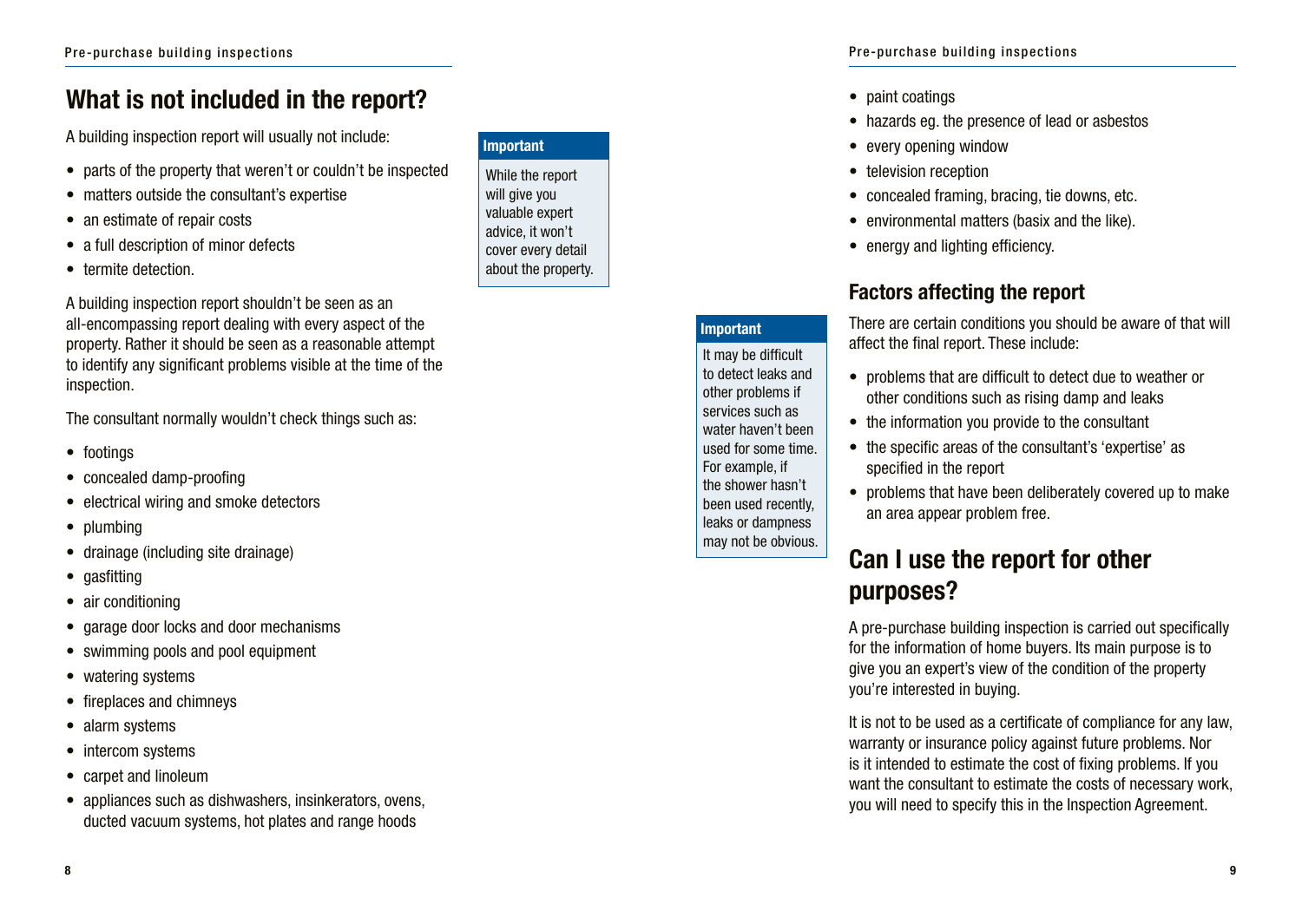The building inspection report can't comment on matters such as the location of fencing in relation to boundaries as this needs to be done by a registered surveyor. It is normally the role of your conveyancer or solicitor to deal with all legal matters.

# **Choosing a consultant**

A building consultant must have a licence to carry out pre-purchase inspections on residential homes in NSW. Before you contract someone to perform a pre-purchase inspection, check that they are licensed to do this work by visiting www.fairtrading.nsw.gov.au or by calling 13 32 20. It is a good idea to get at least three quotes.

### **What questions should I ask?**

Here are some questions you should consider asking the consultant or organisation that you would like to contract:

- 
- What is your licence number?<br>What are your qualifications and experience?
- How long have you been doing building inspections?
- Do you have current insurance cover for:
	- o professional indemnity
	- o public risk
	- o death or injury of any employees?
- Who is the insurer?
- Are you a member of an industry association? If yes, do you follow their Code of Conduct?
- Do you have any set procedures for handling disputes or complaints?
- Can you give me references or contact details of three clients with similar properties?
- What will the report cover and what format do you use?
- Can I look at a sample of the report?
- How long before I can have the completed report?
- Can you call me with a verbal report on the day of the inspection? Will this cost any extra?
- Do you follow the Australian Standard (AS 4349.1) for the inspection?
- Are you independent of the vendor and their agent?

# **Organising an inspection**

**Important**

It is up to you (or your representative) to arrange access to the property for the inspection to take place.

Most consultants will need a minimum of 2 to 3 days notice to do a building inspection. Make sure you give yourself enough time to consider the report before making a decision about buying the property. You should get the vendor's permission to have the property inspected as early in the sale negotiations as possible. This will help you decide if the property is worth buying. There may be little point in spending money on conveyancing until you know the condition of the property.

If you want to get a building inspection done during the cooling-off period, make sure you give the consultant as much notice as possible. They will have to do the inspection, prepare the report and still give you time to make a decision.

### **Cooling-off period**

When you buy a property by private treaty in NSW there is a 5 business day cooling-off period after you exchange contracts.

The cooling-off period starts as soon as you exchange and ends at 5pm on the fifth business day. During this period you have the option to get out of the contract as long as you give written notice.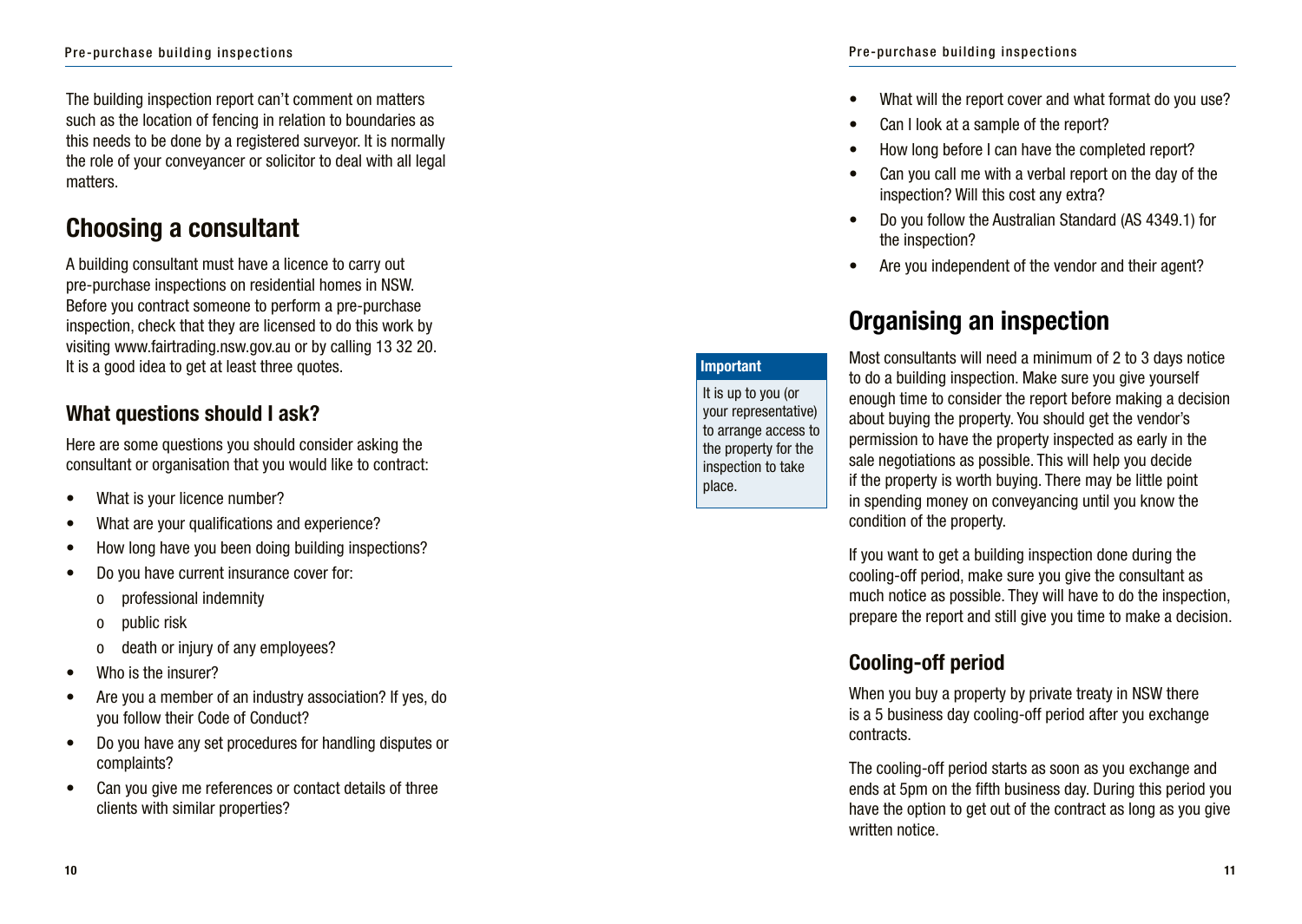#### Pre-purchase building inspections

If you decide not to buy the property you will also need time to get a letter to the vendor or their agent, informing them that you are withdrawing from the contract.

If you use your cooling-off rights and withdraw from the contract during the 5-business-day period, you will have to pay the vendor 0.25% of the purchase price. This works out to be \$250 for every \$100,000.

### **How much does it cost?**

The price of a building inspection report will vary depending on the type of property, the report format (particularly the amount of detail), the period of time spent on the inspection of the property and the period of notice given to the consultant. Indications from industry sources are that the minimum price of a simple, basic report on a standard residential dwelling would be around \$500. Detailed reports would normally cost more.

### **What protection do I have if problems are not detected?**

If you can show that the consultant was negligent in doing the inspection, you can take legal action against them. It is therefore strongly recommended that you only use a consultant with adequate insurance cover, particularly for professional indemnity. Your options include independent legal advice or the Consumer, Trader and Tenancy Tribunal.

#### **Important**

A cooling-off period does not apply if you buy a property at auction or exchange contracts on the same day as the auction after it is passed in.

# **Who should I contact if I am not satisfied with the report?**

If you are dissatisfied with any aspect of the building inspection report or your dealings with the consultant you should first try to resolve it with them or their company. If they are a member of an industry association you may be able to get help from that association to resolve the dispute.

Also, if you buy the property and later find that there are problems that weren't identified in the building inspection report, you may need to seek legal advice about your position, particularly if their negligence ends up costing you a lot of money. You can also call Fair Trading for information and assistance.

### **Other types of reports**

### **Pest inspection reports**

While the building inspection report should identify any visual damage caused by termite activity, it won't include the detection of termites and other timber destroying pests. If the property is located in an area where termites are known to be a problem, you should consider getting a pest inspection done as well as the building inspection.

### **Pre-sale (vendor) building reports**

Vendors will sometimes get a building report on the property they are selling so they can give it to interested buyers. While this can be helpful, it is better from your point of view to get your own independent report.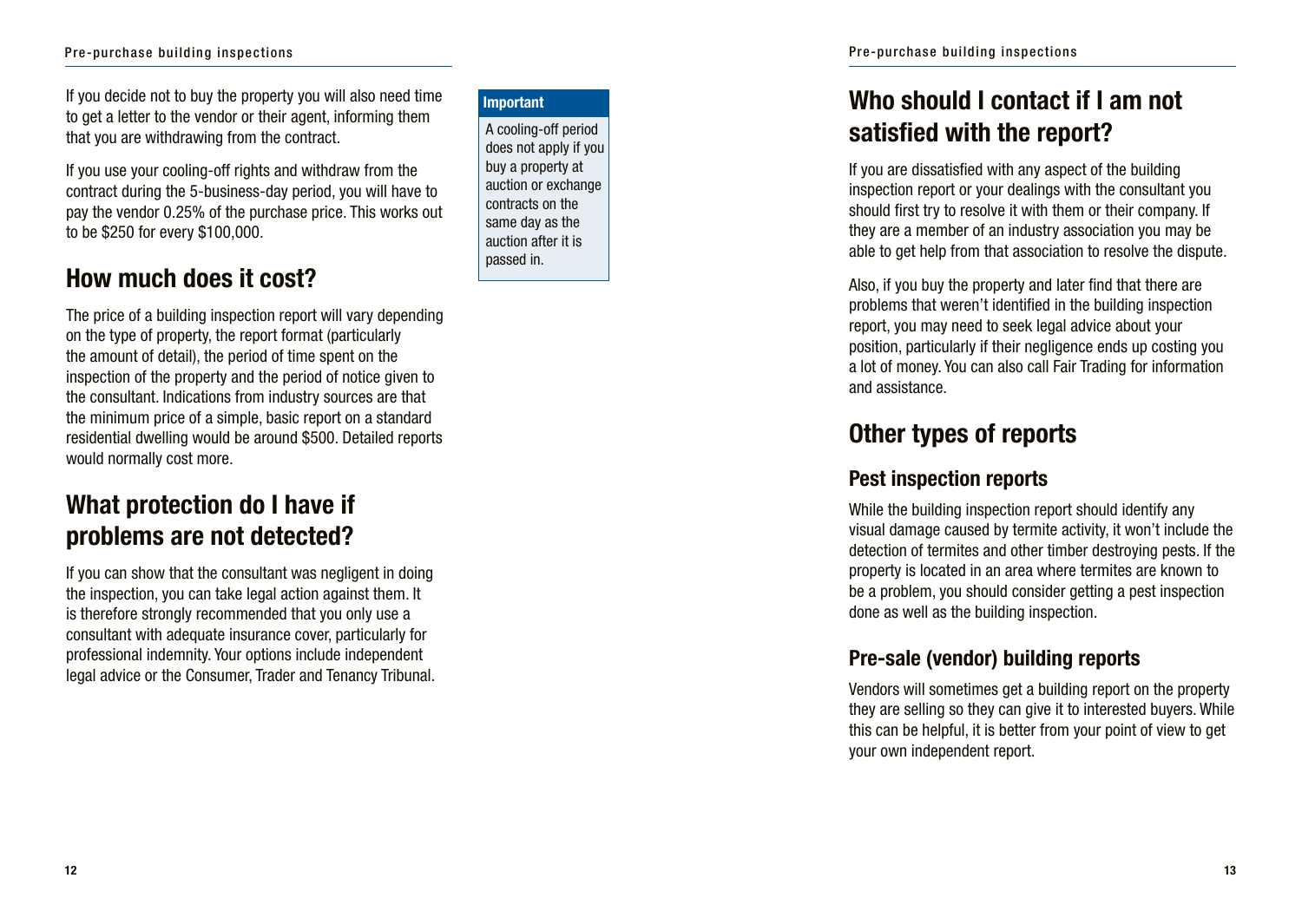### **Repairing or renovating**

If you end up buying the property you may need to organise repairs or renovations before you move in. If this is the case, there are some important things you should know.

When using a builder or tradesperson where the value of the work (labour and materials) is over \$1,000 the builder or tradesperson must:

- be correctly licensed with the Office of Fair Trading for the work they are doing
- provide you with a written contract.

If the job costs more than \$12,000, the builder or tradesperson must give you a certificate of home warranty insurance before taking any deposit and before starting any work.

Always check the licence is current and valid for the work you need done. Go to www.fairtrading.nsw.gov.au or call the Office of Fair Trading on 13 32 20.

### **Warning about asbestos and other hazardous products**

When doing home building, renovations or work around the home you may come into contact with asbestos and other hazardous products such as lead or certain solvents.

Asbestos and other hazardous products can cause serious injury, harm and even death in certain circumstances if safety precautions are not followed. For some hazardous products, such as asbestos, the law sets out who can do work involving these products and how to handle and dispose of the materials.

It is recommended that before you undertake any building, renovation or other work on your home, you contact WorkCover on 13 10 50 or www.workcover.nsw.gov.au or the Department of Health on 9391 9000 or www.health.nsw.gov.au for advice about hazardous products that may be involved in the proposed work.

For advice on the transport and disposal of asbestos products in New South Wales, contact the Department of Environment and Conservation Pollution Line on 13 15 55.

You may also obtain the brochure *Fibro and Asbestos – A Renovator and Home owner's Guide* from WorkCover.

The Department of Health produces a brochure called *Dust and fume hazard, Do-it-yourself safely*, which is available from Fair Trading Centres or by visiting www.diysafe.nsw.gov.au